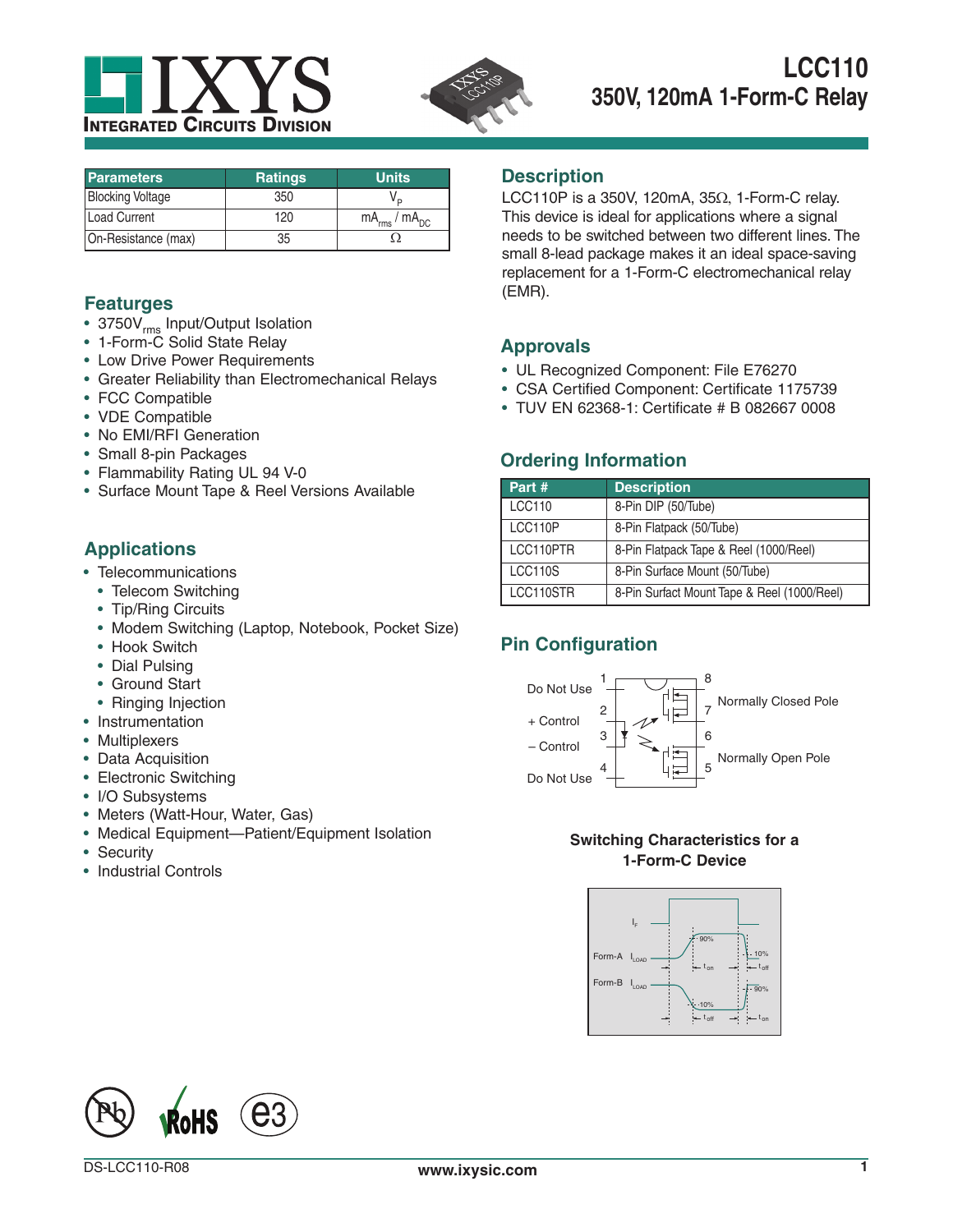

# **Absolute Maximum Ratings @ 25ºC**

| Parameter                            | <b>Min</b> | <b>Max</b> | <b>Unit</b>      |
|--------------------------------------|------------|------------|------------------|
| <b>Blocking Voltage</b>              |            | 350        | V <sub>p</sub>   |
| Reverse Input Voltage                |            | 5          |                  |
| Input control Current                | -          | 50         | mA               |
| Peak (10ms)                          |            |            | Α                |
| Input Power Dissipation <sup>1</sup> |            | 150        | mW               |
| Total Power Dissipation <sup>2</sup> |            | 800        | mW               |
| Isolation Voltage, Input to Output   | 3750       |            | $V_{\text{rms}}$ |
| Operating Temperature, Ambient       | -40        | $+85$      | °C               |
| Storage Temperature                  | $-40$      | $+125$     | °C               |

*Absolute Maximum Ratings are stress ratings. Stresses in excess of these ratings can cause permanent damage to the device. Functional operation of the device at conditions beyond those indicated in the operational sections of this data sheet is not implied.*

*Typical values are characteristic of the device at +25°C, and are the result of engineering evaluations. They are provided for information purposes only, and are not part of the manufacturing testing requirements.*

1 Derate linearly 1.33mW / ºC.

2 Derate output power linearly 6.67mW / ºC.

| <b>Parameter</b>                    | <b>Conditions</b>              | <b>Symbol</b>              | <b>Min</b>     | <b>Typ</b>               | <b>Max</b>               | <b>Units</b>           |
|-------------------------------------|--------------------------------|----------------------------|----------------|--------------------------|--------------------------|------------------------|
| <b>Output Characteristics</b>       |                                |                            |                |                          |                          |                        |
| <b>Blocking Voltage</b>             | $I_1 = 1 \mu A$                | $V_{DRM}$                  | 350            | $\overline{\phantom{a}}$ | ٠                        | $V_{\rm p}$            |
| Load Current <sup>1</sup>           |                                |                            |                |                          |                          |                        |
| Continuous                          |                                | Ł                          | $\sim$         | ٠                        | 120                      | $mA_{rms}$ / $mA_{DC}$ |
| Peak                                | $t = 10ms$                     | <sup>I</sup> LPK           | ٠              | ٠                        | ±350                     | mA <sub>p</sub>        |
| On-Resistance <sup>2</sup>          | $I1=120mA$                     | $R_{ON}$                   | ٠              | 23                       | 35                       | $\Omega$               |
| Off-State Leakage Current           | $V_i = 350V_p$                 | LEAK                       | ٠              | ٠                        | 1                        | μA                     |
| <b>Switching Speeds</b>             |                                |                            |                |                          |                          |                        |
| Turn-On                             |                                | $\mathfrak{t}_{\text{on}}$ | ٠              | ٠                        | 4                        |                        |
| Turn-Off                            | $I_F = 8 \text{mA}, V_1 = 10V$ | $I_{off}$                  | $\sim$         | ٠                        | 4                        | ms                     |
| Output Capacitance                  | $V_1 = 50V$ , f=1MHz           | $C_{OUT}$                  | ٠              | 25                       | $\overline{\phantom{a}}$ | pF                     |
| <b>Input Characteristics</b>        |                                |                            |                |                          |                          |                        |
| Input Control Current to Activate   | $I_1 = 120mA$                  | ١F.                        |                | $\overline{\phantom{a}}$ | 8                        | mA                     |
| Input Control Current to Deactivate |                                | l <sub>E</sub>             | 0.4            | 0.7                      |                          | mA                     |
| Input Voltage Drop                  | $I_F = 10mA$                   | $\overline{V}_{F}$         | 0.9            | 1.42                     | 1.56                     | $\vee$                 |
| Reverse Input Current               | $V_{\rm p} = 5V$               | <sup>I</sup> R             | $\blacksquare$ | ٠                        | 10                       | $\mu$ A                |
| <b>Common Characteristics</b>       |                                |                            |                |                          |                          |                        |
| Capacitance, Input to Output        |                                | $C_{\nu 0}$                | ٠              | 3                        | $\overline{\phantom{a}}$ | pF                     |

# **Electrical Characteristics @ 25ºC**

1 If both poles operate simultaneously, then load current must be derated in order not to exceed package power dissipation value.

2 Measurement taken within one second of on-time.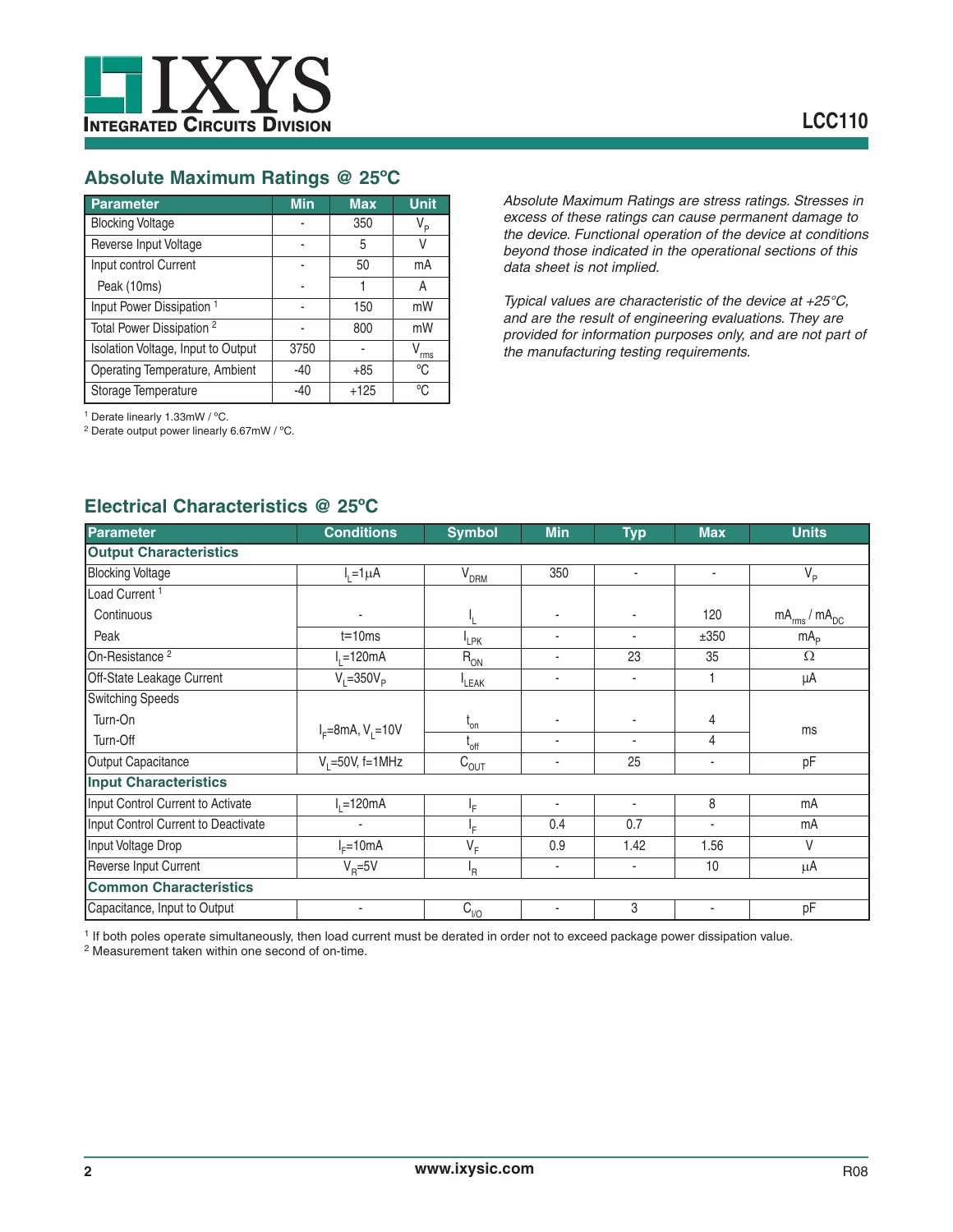

# **COMMON PERFORMANCE DATA\***























\*Unless otherwise noted, data presented in these graphs is typical of device operation at 25ºC.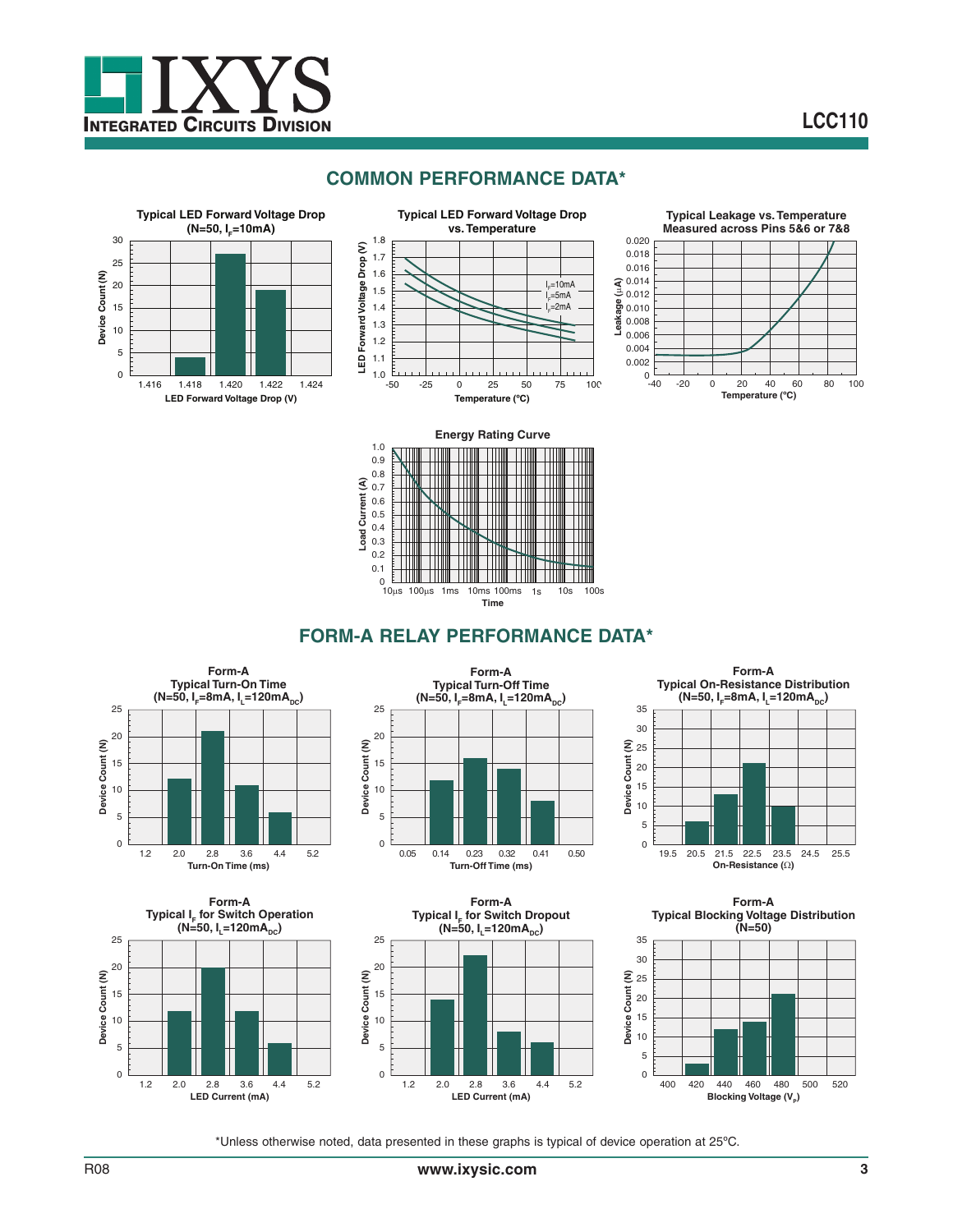

# **LCC110**

#### **FORM-A RELAY PERFORMANCE DATA\***







**Temperature (ºC)**

0 -20 0 20 40 60 80 100



**Form-A Typical IF for Switch Dropout vs. Temperature**  $(I_1=120mA_{DC})$ 



**Form-A Typical Turn-Off Time vs. Temperature**



**Form-A Maximum Load Current**





**Temperature (ºC)**

**LED Current (mA)**

LED Current (mA)

 $-40$ 

**Form-A Typical Blocking Voltage vs. Temperature**



\*Unless otherwise noted, data presented in these graphs is typical of device operation at 25ºC.

 $0 -40$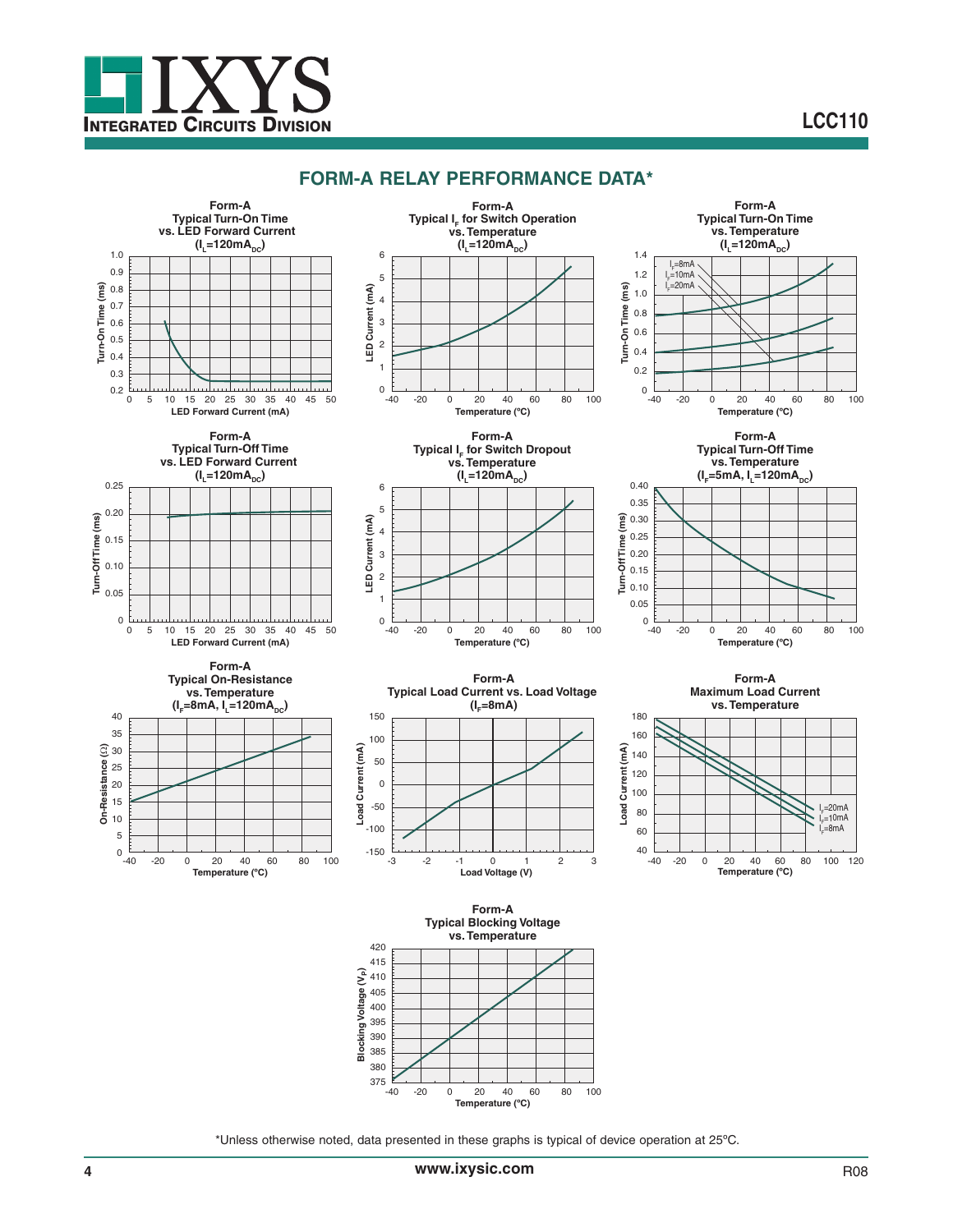

# **FORM-B RELAY PERFORMANCE DATA\***





**Form-B Typical I<sub>F</sub> for Switch Dropout** 

 $\overbrace{25}$  **(N=50, I<sub>L</sub>=120mA<sub>DC</sub>)** 

20

**LED Current (mA)**



**Form-B Typical Blocking Voltage Distribution**



 $(N=50, I<sub>F</sub>=8mA)$ 



**Form-B Typical Turn-On Time vs. LED Forward Current**   $(I_1 = 120mA_{DC})$ 



**Form-B Typical Turn-Off Time vs. LED Forward Current**   $(I_L = 120mA_{DC})$ 

**LED Forward Current (mA)**







**Form-B Typical I<sub>r</sub> for Switch Dropout vs. Temperature**  $(I_1 = 120mA_{DC})$ **Temperature (ºC)**



**Temperature (ºC)**

**Typical Turn-On Time vs. Temperature**  $(I_e=8mA, I_e=120mA<sub>oc</sub>)$ 

**Turn-On Time (ms)**

Turn-On Time (ms)

0.25 0.20 0.15

**Form-B**



**Form-B Typical Turn-Off Time vs. Temperature**  $(I_L = 120mA_{DC})$ 



\*Unless otherwise noted, data presented in these graphs is typical of device operation at 25ºC.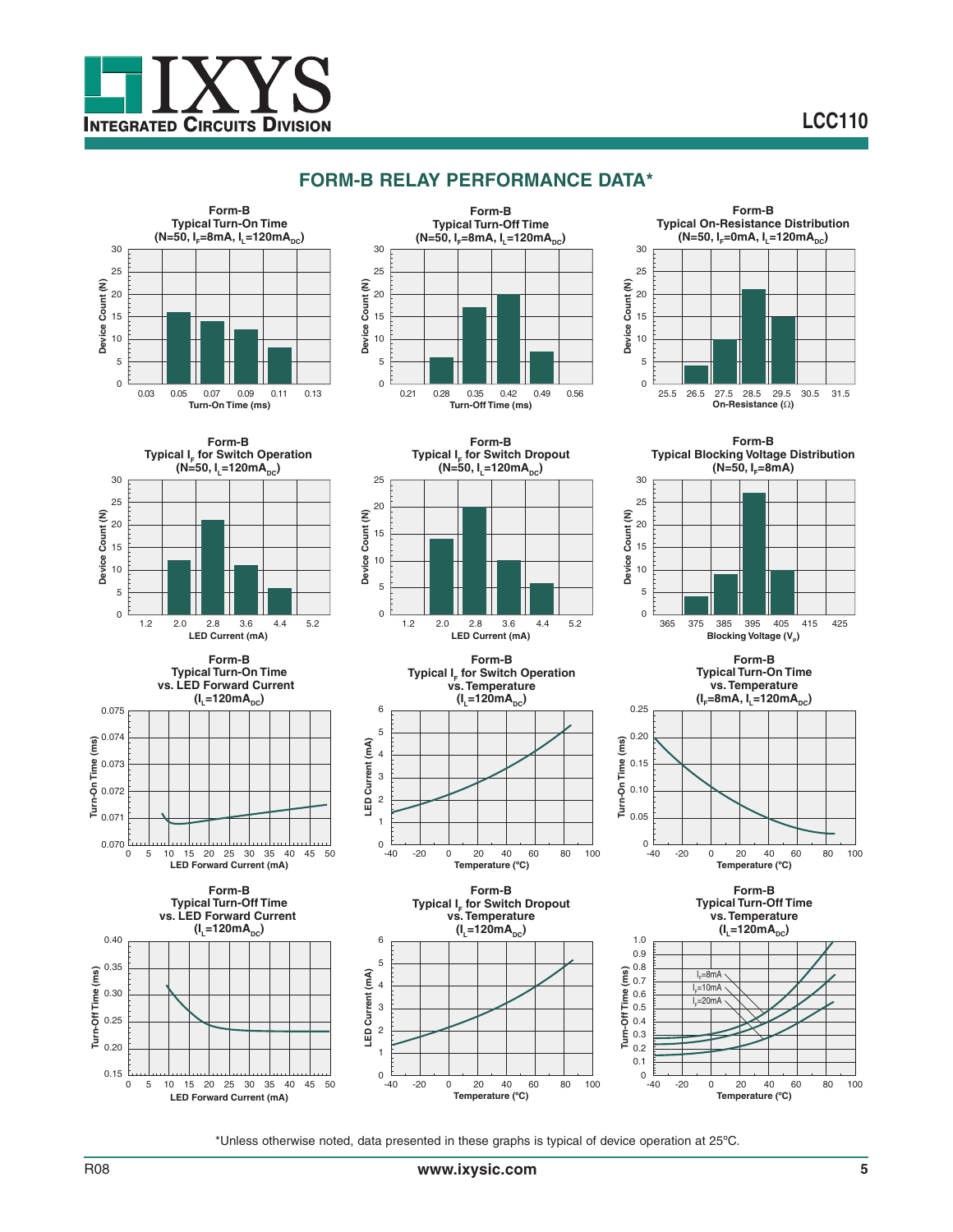

#### **FORM-B RELAY PERFORMANCE DATA\***



\*Unless otherwise noted, data presented in these graphs is typical of device operation at 25ºC.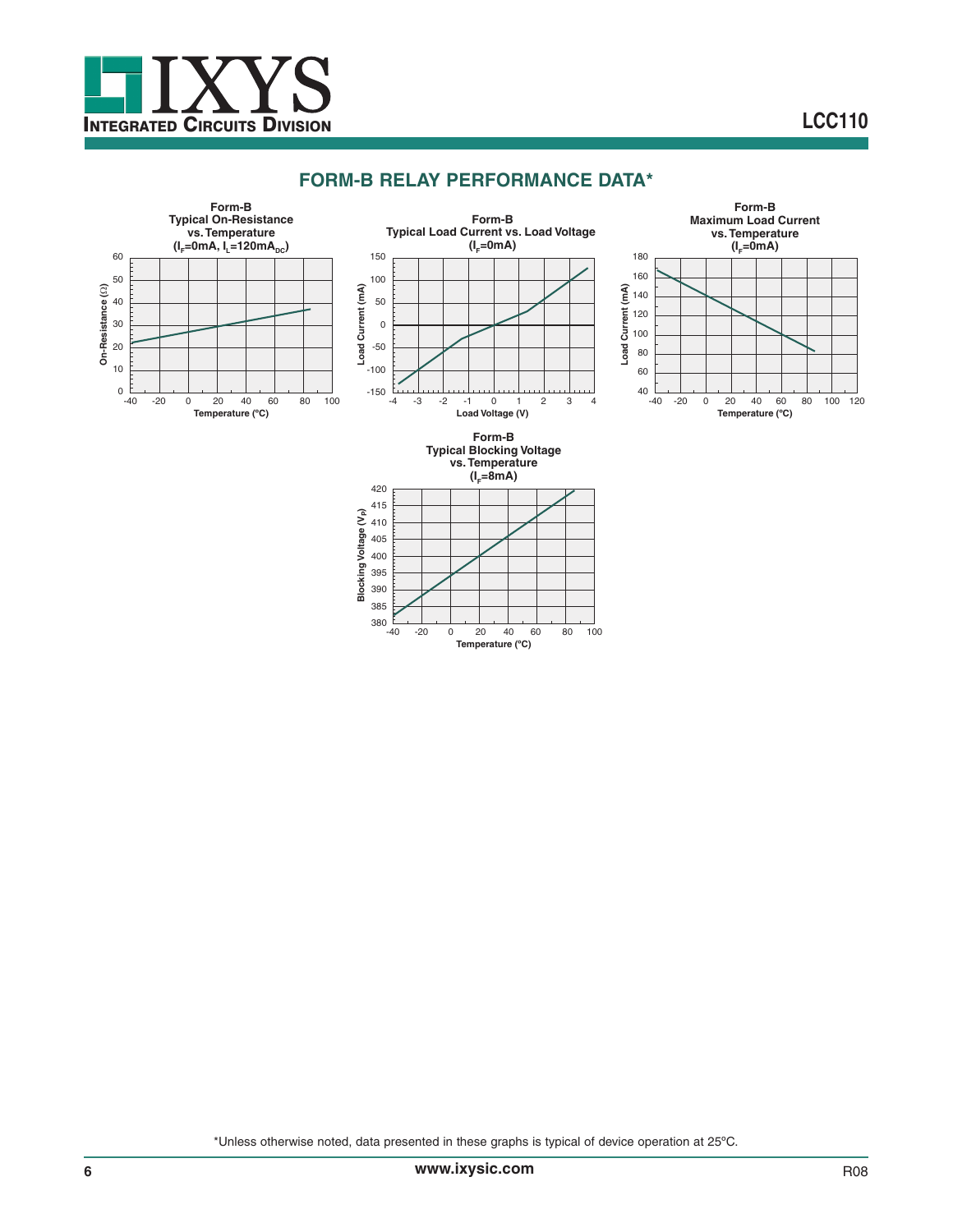

#### **Manufacturing Information**

#### **Moisture Sensitivity**

All plastic encapsulated semiconductor packages are susceptible to moisture ingression. IXYS Integrated Circuits classifies its plastic encapsulated devices for moisture sensitivity according to the latest version of the joint industry standard, **IPC/JEDEC J-STD-020**, in force at the time of product evaluation. We test all of our products to the maximum conditions set forth in the standard, and guarantee proper operation of our devices when handled according to the limitations and information in that standard as well as to any limitations set forth in the information or standards referenced below.

Failure to adhere to the warnings or limitations as established by the listed specifications could result in reduced product performance, reduction of operable life, and/or reduction of overall reliability.

This product carries a **Moisture Sensitivity Level (MSL)** classification as shown below, and should be handled according to the requirements of the latest version of the joint industry standard **IPC/JEDEC J-STD-033**.

| <b>Device</b>     | <b>Moisture Sensitivity Level (MSL) Classification</b> |  |
|-------------------|--------------------------------------------------------|--|
| LCC110S / LCC110P | <b>MSL</b>                                             |  |

#### **ESD Sensitivity**



This product is ESD Sensitive, and should be handled according to the industry standard **JESD-625**.

#### **Soldering Profile**

Provided in the table below is the **IPC/JEDEC J-STD-020** Classification Temperature  $(T_c)$  and the maximum total dwell time ( $t_p$ ) in all reflow processes that the body temperature of these surface mount devices may be ( $T_c$  - 5)°C or greater. The device's body temperature must not exceed the Classification Temperature at any time during reflow soldering processes.

| <b>Device</b> | Classification Temperature (T) | Dwell Time (t <sub>n</sub> )' | <b>Max Reflow Cycles</b> |
|---------------|--------------------------------|-------------------------------|--------------------------|
| LCC110S       | 250°C                          | 30 seconds                    |                          |
| LCC110P       | 260°C                          | 30 seconds                    |                          |

For through-hole devices, the maximum pin temperature and maximum dwell time through all solder waves is provided in the table below. Dwell time is the interval beginning when the pins are initially immersed into the solder wave until they exit the solder wave. For multiple waves, the dwell time is from entering the first wave until exiting the last wave. During this time, pin temperatures must not exceed the maximum temperature given in the table below. Body temperature of the device must not exceed the limit shown in the table below at any time during the soldering process.

| Device | <b>Maximum Pin Temperature</b> | <b>Maximum Body Temperature</b> | Maximum Dwell Time | i Wave Cvcles <sup>∖</sup> |
|--------|--------------------------------|---------------------------------|--------------------|----------------------------|
| CC110  | 260°C                          | 250°C                           | 10 seconds*        |                            |

#### \*Total cumulative duration of all waves.

#### **Board Wash**

IXYS Integrated Circuits recommends the use of no-clean flux formulations. Board washing to reduce or remove flux residue following the solder reflow process is acceptable provided proper precautions are taken to prevent damage to the device. These precautions include but are not limited to: using a low pressure wash and providing a follow up bake cycle sufficient to remove any moisture trapped within the device due to the washing process. Due to the variability of the wash parameters used to clean the board, determination of the bake temperature and duration necessary to remove the moisture trapped within the package is the responsibility of the user (assembler). Cleaning or drying methods that employ ultrasonic energy may damage the device and should not be used. Additionally, the device must not be exposed to halide flux or solvents.

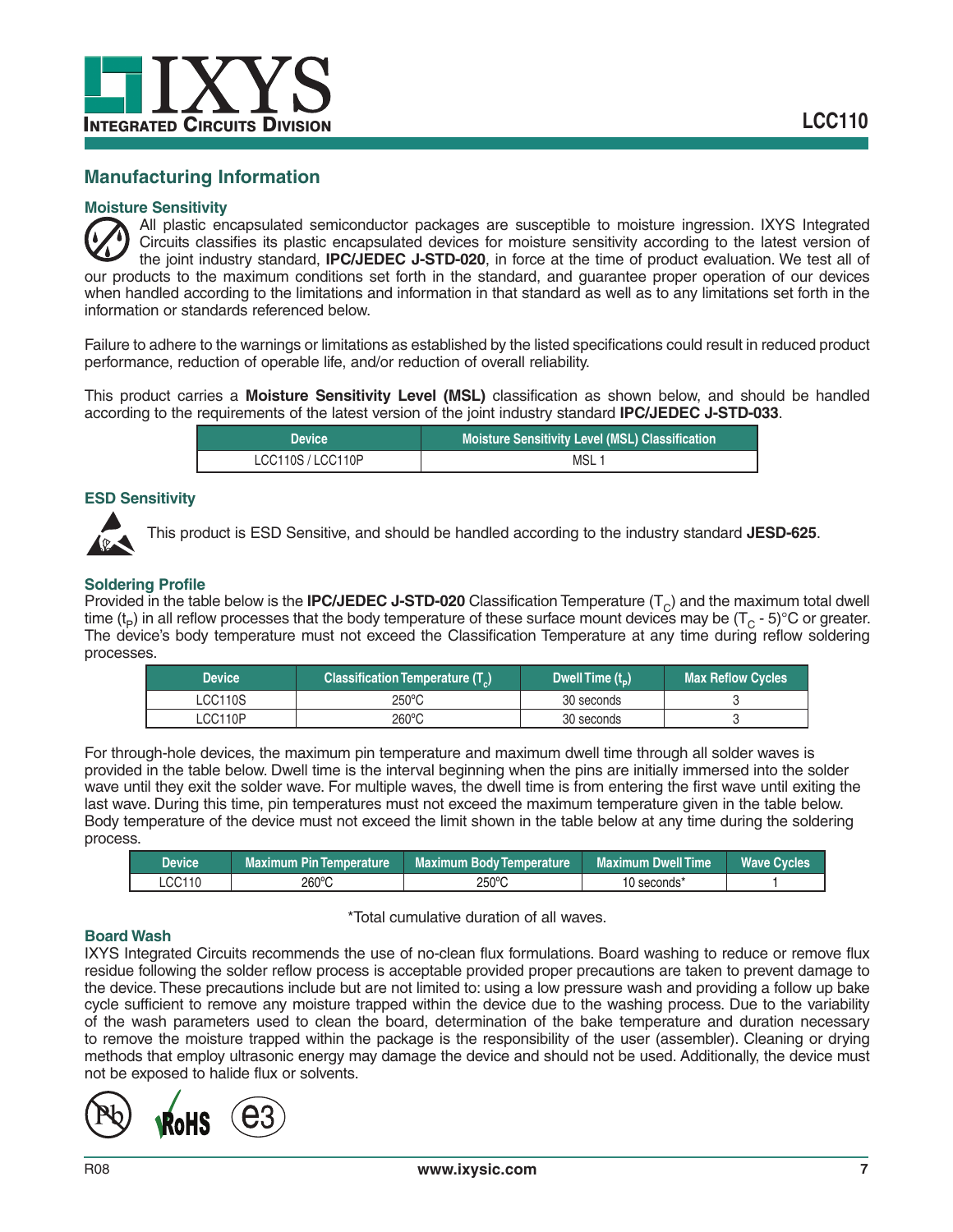

#### **Mechanical Dimensions**

#### **LCC110**





**PCB Hole Pattern**



**Dimensions** mm (inches)

#### **LCC110S**



**PCB Land Pattern**



2.54 (0.10)

**Dimensions** mm (inches)

# **LCC110P**

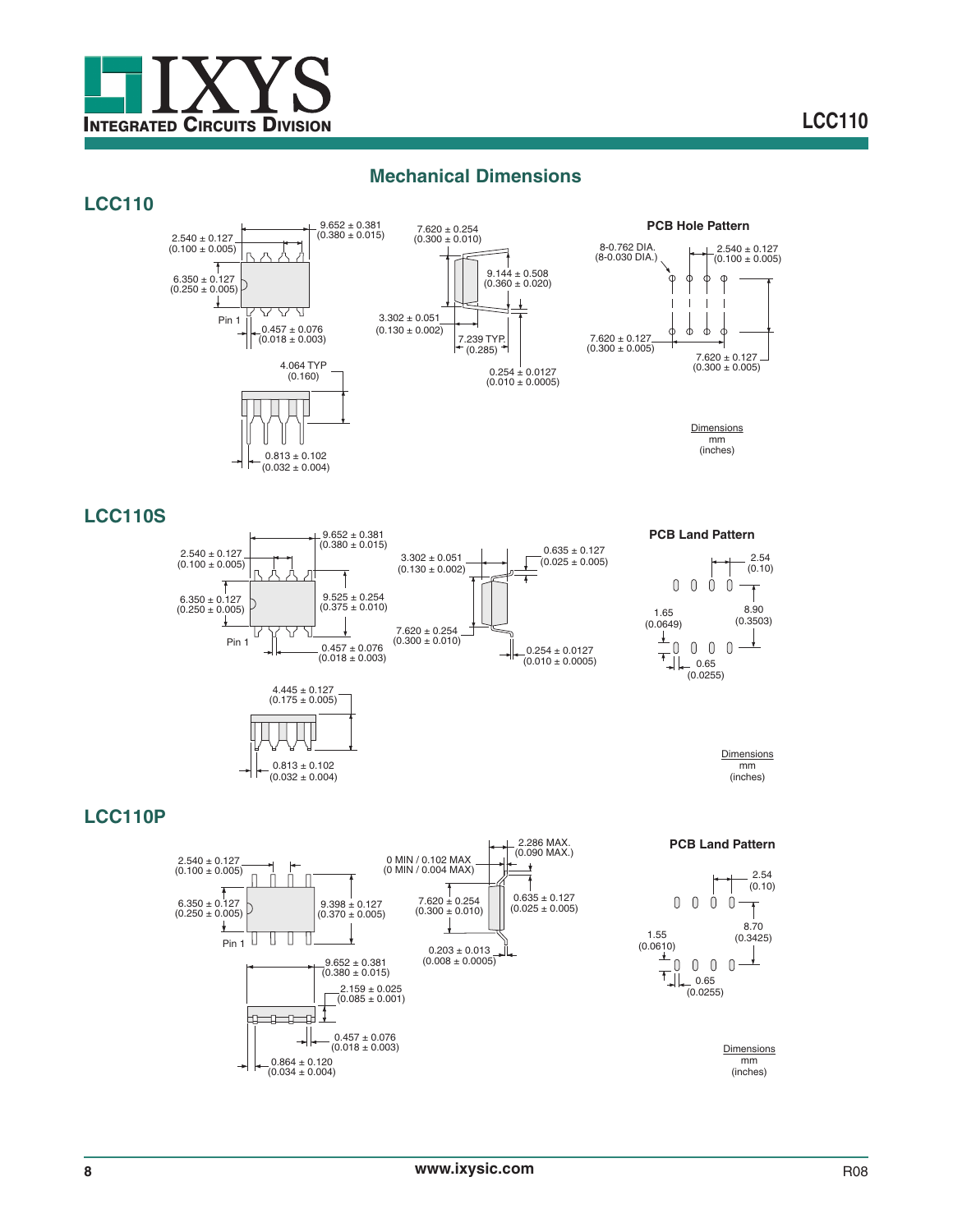

# **LCC110STR Tape & Reel**





#### **NOTES:**

1. Dimensions carry tolerances of EIA Standard 481-2 2. Tape complies with all "Notes" for constant dimensions listed on page 5 of EIA-481-2 Embossment 3. Controlling dimension: mm

# **LCC110PTR Tape & Reel**



**For additional information please visit our website at: https://www.ixysic.com**



**Disclaimer Notice - Information furnished is believed to be accurate and reliable. However, users should independently evaluate the suitability of and test each product selected for their own applications. Littelfuse products are not designed for, and may not be used in, all applications. Read complete Disclaimer Notice at https://www.littelfuse.com/disclaimer-electronics.**